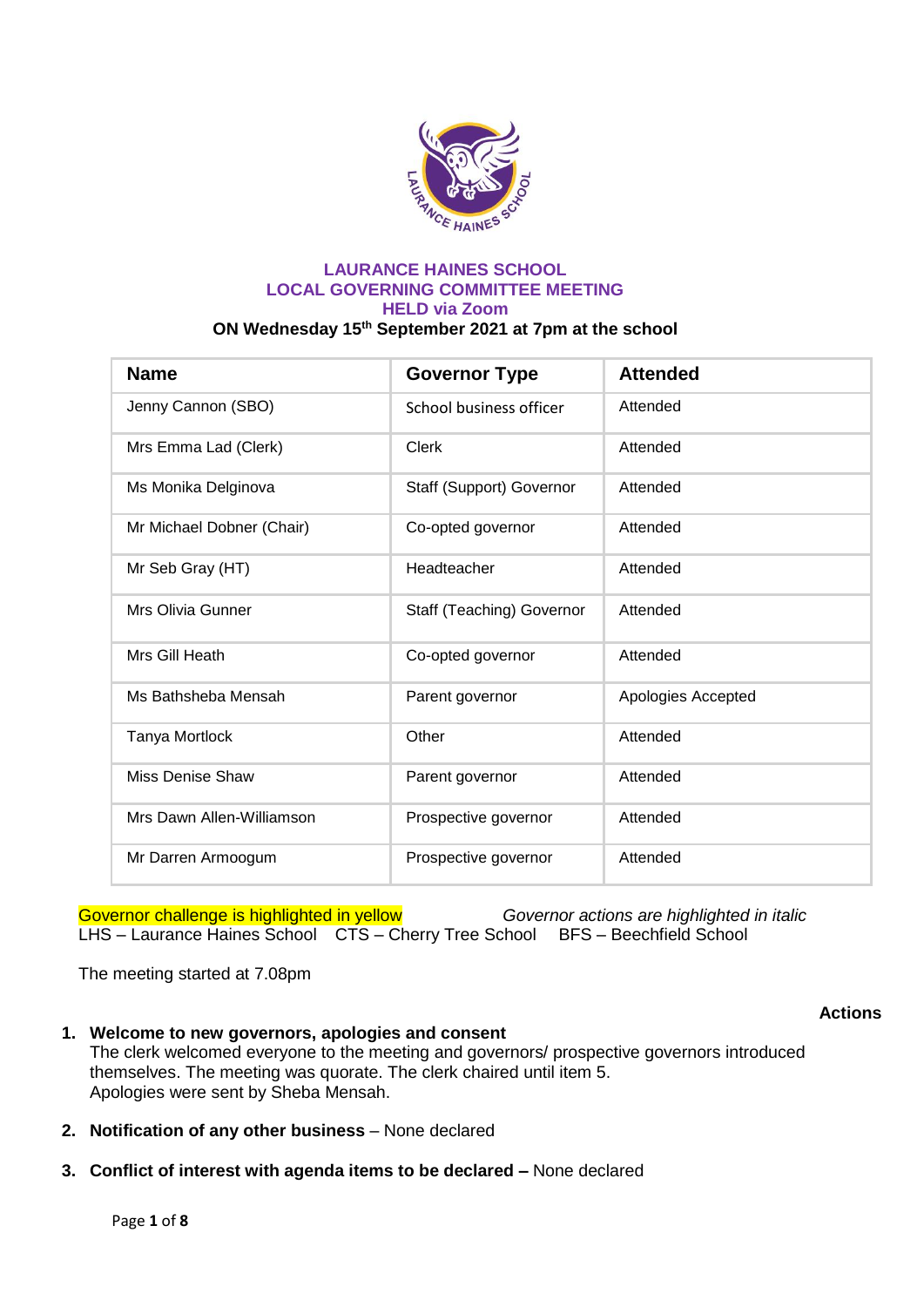## **4. Documentation to be read and approved via Governor Hub:**

- Register of business interest
- Keeping Children Safe in Education (KCSIE)
- Online safety
- Code of conduct
- Whistleblowing
- Privacy notice
- Child protection agreement

*Clerk to email governors once the documents are available on Governor Hub with instructions for update* **All governors/clerk**

### **5. Election of Chair and vice chair for one year**

*Mike Dobner, was elected Chair by governor for a term of a year. Denise Shaw, was elected Vice-chair by governor for a term of a year.* 

*Trustees will be asked to approve the appointment at their meeting on the 24th November 2021.* 

### **Clerk (Trustees)**

The chair welcomed everyone to the meeting and thanked everyone for their continued work as governors.

### **6. Minutes of the last meeting 10.6.21 and matters arising**

The clerk explained Trustees have approved the electronic signing of minutes and asked Chairs to sign via Governor Hub. The minutes were approved and will be signed electronically via Governor Hub by the Chair. All matters arising were completed or agenda items.

### **7. Review documentation approved by the Trust (for information)**

**Documents distributed via Governor Hub prior to the meeting and taken as read:** Terms of reference – agreed by the Trust board, Trustee minutes 8/7/21, Governance Framework

*The COO has organised Governance framework training for the 4th October 2021 remotely. The meeting details will be distributed via Governor Hub ahead of the meeting and all governors were invited to attend.*

### **All governors**

### **8. Link governor roles to be allocated**

Governors agreed to the following allocated roles and completing three visits per year on their allocated area:

Denise Shaw – Pupil Premium, Website Gill Heath – Children Looked After Sheba Mensah - SEND Monika Delginova - Sustainability, Staff Council Olivia Gunner – Equality and Diversity Darren A – Sports premium, Child protection Tanya Mortlock - Curriculum Dawn A - Sustainability Mike Dobner – Health and safety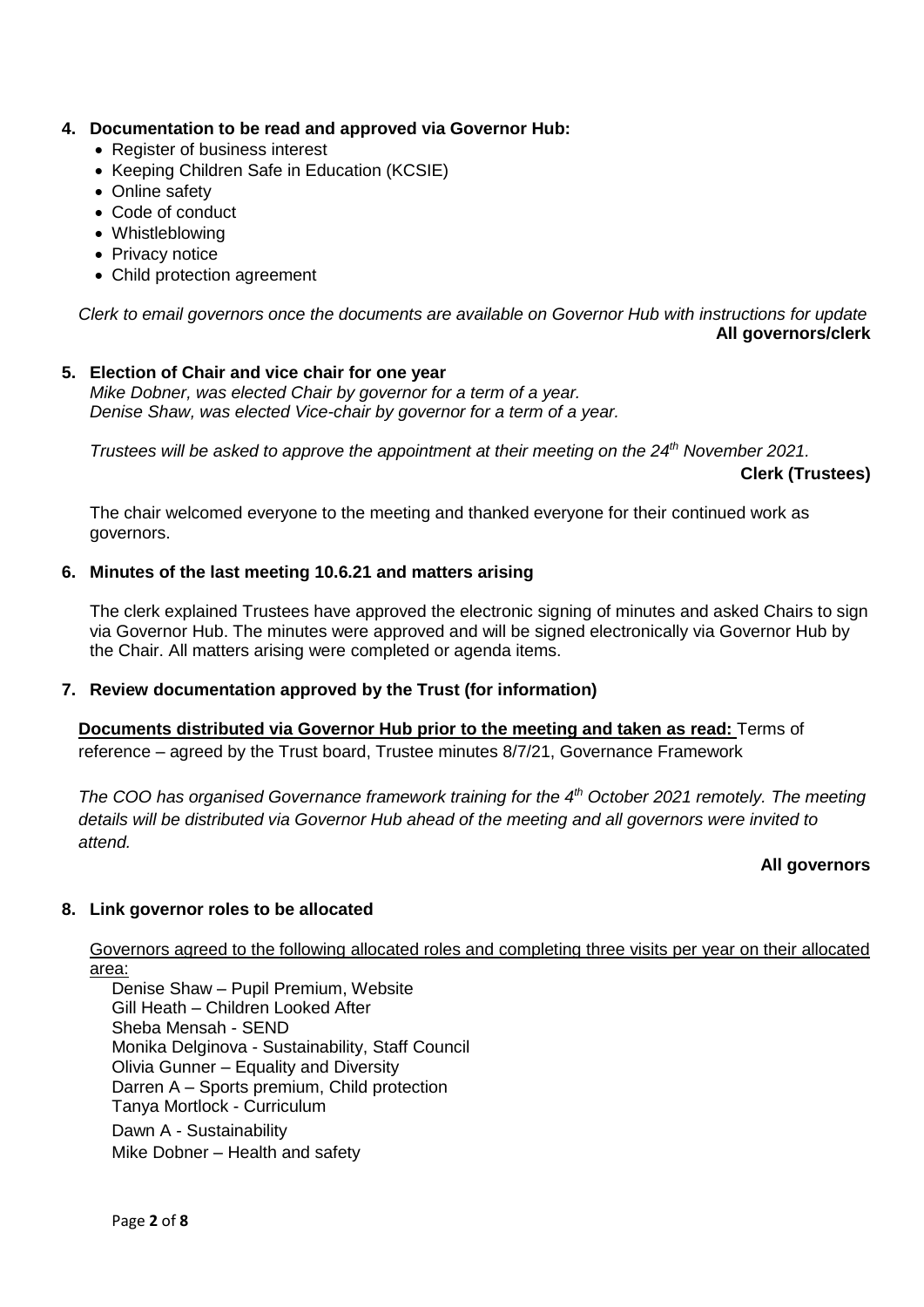The HT proposed a governor day take place this term to allow for fuller discussion of the School Improvement Plan and to complete monitoring of allocated roles.

*The Governor monitoring afternoon was arranged for Monday 8th November 2021 at 11.45am with lunch served at 12.30pm. Policies and Trust governor role descriptors to be sent to governors ahead of the training.* 

**9. Propose any changes to admissions for the Trust Board**

The HT explained that the admissions arrangements are in line with HCC. There is a criterion for the admission of Trust staff's children which HCC admissions criteria does not include. Nursery admissions also allow for children to join the term after they turn three in line with government funding, this ensures the school does not have to charge parents for sessions at the nursery up to the allocated funding amount.

G: Does the admissions criteria allow for the admission of those suffering from domestic violence? HT: Fair access protocol has been updated to allow for more children to be considered under this criterion. Further information can be seen in appendix A relating to changes in the [School](https://www.gov.uk/government/publications/school-admissions-code--2)  admissions code - [GOV.UK \(www.gov.uk\)](https://www.gov.uk/government/publications/school-admissions-code--2)

#### **10. Chairs update**

Chairs meetings are continuing to take place this year. They are important for the communication between Trustees/ Committees.

#### **11. Headteacher report including**

**Documents distributed via Governor Hub prior to the meeting and taken as read:** HT report, GIAS, Covid information

#### Confidential item – see part two minutes

#### Pupil numbers

The HT reported that the reception numbers are low this year but have been increasing since the beginning of term. The continued promotion of the school is also helping. However, the numbers are still a concern. The governors discussed concerns about the marketing at present as the banners and online advertising has not been actioned in line with the marketing plan. The HT explained that the open evening is being advertised at present and there are actions taking place. Due to the number of cases of Covid in the school at the end of last term the marketing was not completed as expected.

*The chair was asked to raise concerns about the marketing plan being followed at the Chairs meeting.* **Chair – Chairs meeting action**

Year 2 is now at 60 children which is very positive.

G: Do you work with other nurseries to ensure families are aware of the school? **HT: Yes, there are visits to other nurseries** 

G: We also need to make sure we are marketing the adult learning opportunities for the school as these are a unique selling point.

*The governors asked that the Facebook page be updated regarding the 'like' button and governor pictures be added. The SBO will action*

**SBO**

**HT**

#### Exit interviews

There were no exit interviews completed and the governors discussed how to encourage staff to complete them in future as it would be beneficial to have feedback on why staff are leaving the school.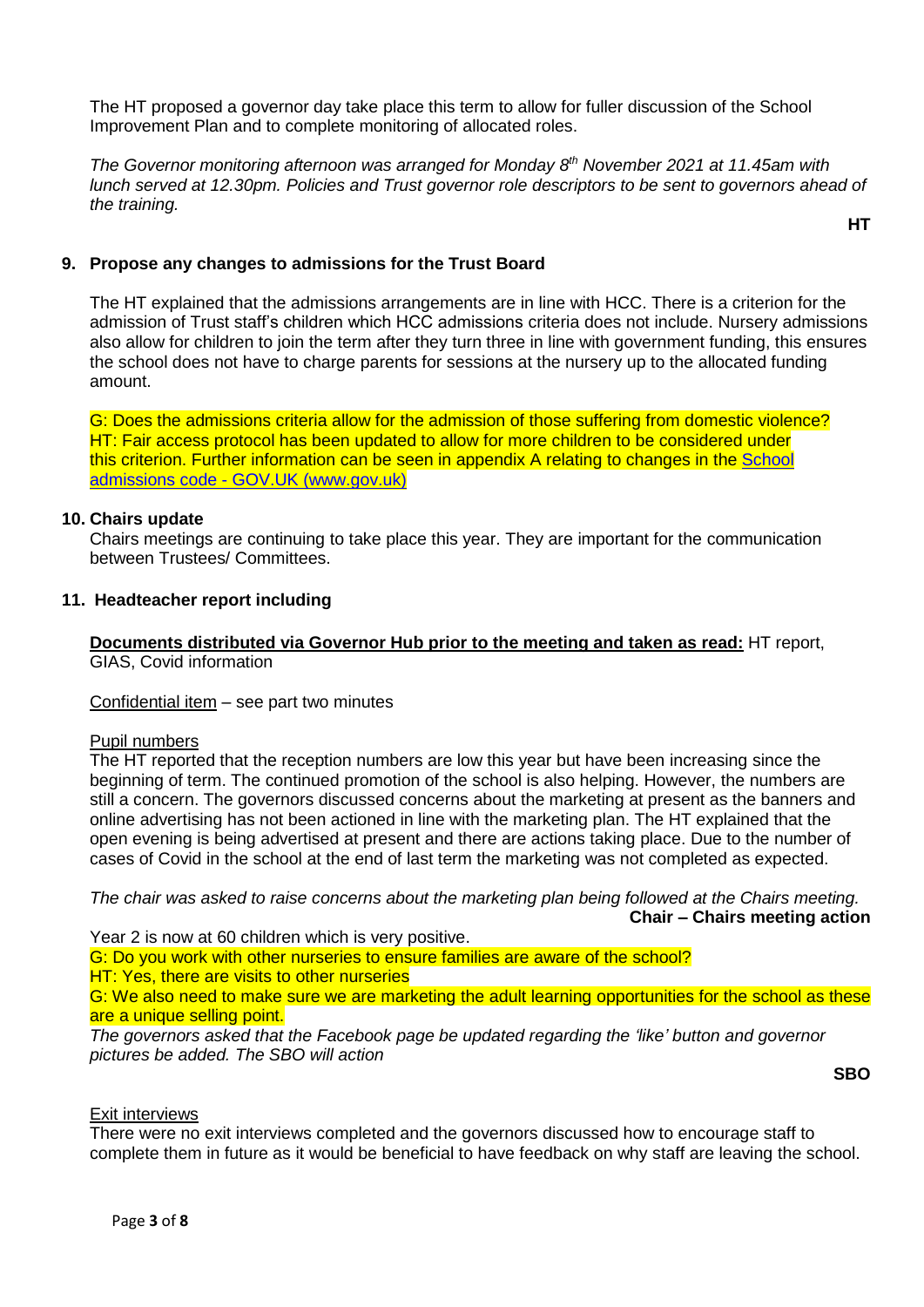# Year 6 parent meeting

A parent meeting has taken place this evening for children in year 6 regarding going to secondary school in September which was well attended and Denise Shaw was thanked for her work to support the event. The HT explained there have been visits from students who have moved onto secondary school to let teachers know how they are getting on.

### Covid

There have been two positive cases of Covid within the school community since the beginning of term. Families of the year group effected are contacted by text message so that they are aware of the increased risk in line with the school's risk assessment.

### Catch-up premium

Catch-up premium – the school is purchasing Read Write Ink to support with phonics across the school as this is a key area of development. An inset day will take place for all staff to be trained.

#### Attendance:

*The Chair explained the attendance figures since the beginning of term for the school. The figures will be posted on Governor Hub in future for governor information.* 

**Chair – ongoing**

Curriculum - The school plan is not available for the meeting but will be available at the Governor Afternoon

The school is continually developing the curriculum to meet the needs of the children and the school plan evolves alongside this development. The three priorities were broadly explained to governors at the meeting by the HT and why they have been chosen as priorities.

#### Pastoral team

Governors congratulated the team for all their hard work and the impact this has on children's ability to learn. The food bank for example has supported children greatly within the school's community.

#### *Get Information About Schools website correct*

*The GIAS website needs to be updated with new governors. The SBO officer will complete once they are appointed by governors*

#### **SBO**

### *Governor details on website to be confirmed*

*to be updated with new governors. The SBO officer will complete once they are appointed by governors*

#### **SBO**

- Overview of budget agreed by Trust including approved Estate plan report from Jenny Cannon.
	- $\circ$  The finance team are waiting for the final accounts which will be completed in October 2021. o The budget for 2021-22 has been approved by Trustees, however, there have been minor
	- changes and the reforecast will be available in October 2021.  $\circ$  G: The budget is looking healthy at the moment?
	- HT: Yes, the Trust has also released capital funds for works to be completed in the school such as toilets.
	- $\circ$  Governors asked for lettings to be included in the finance report so that governors can see additional income for the school. The HT explained that in the updates from KCSiE 2021 there needs to be further safeguarding checks completed for lettings which could make lettings difficult as they will not be financially viable.
- Update on CIF projects/ Capital fund projects
	- $\circ$  The Trust has been successful in numerous bids across the three schools. LHS has won a fire safety update and cold-water project which are being completed while the school is open.
	- o Key stage two toilets, funded form the release of Capital funds, may be opened as a unisex toilet when building works are completed.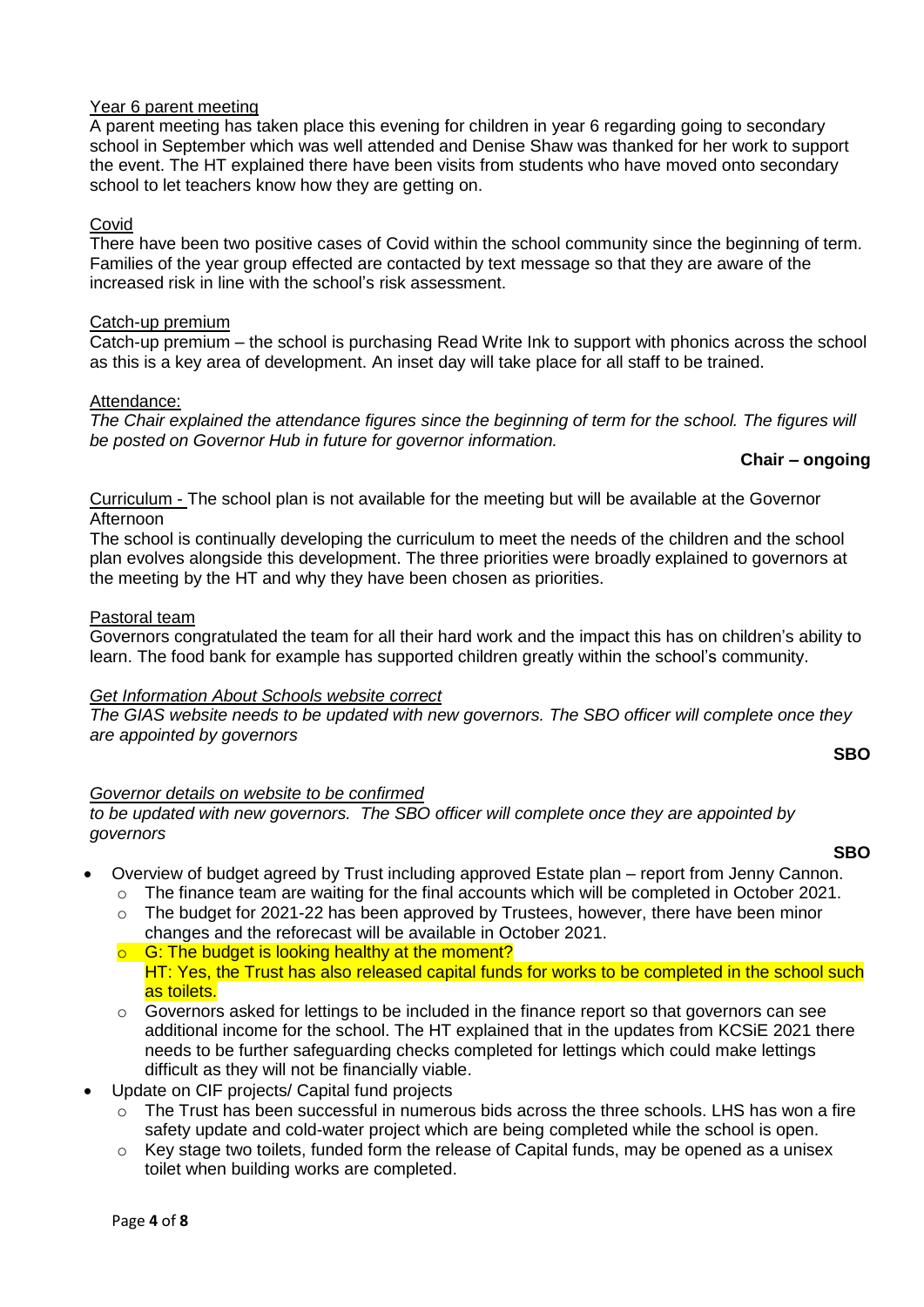o There has been asbestos removed where required due to the projects.

- The HCC audit has been completed and the report from them has been distributed via Governor Hub prior to the meeting. The report has been criticised as being generic in some of the responses which has been fed back to HCC. The report praised the site manager for his record keeping and work on health and safety.
- *The Pupil premium plan will be sent to the allocated governor once available for review.*

**HT**

G: Are we ensuring we have all families who are eligible for Pupil premium registered? HT: It is part of the induction process and we are already contacting families particularly in year three.

- G: How is the sports coach working presently? HT: He is working within the school still but being utilised in a different way to support the school more successfully. G: Are children back swimming? HT: Yes, we have year 4 to 6 attending swimming lessons.
	- G: Is the daily mile continuing?

HT: Yes, it has been interesting to see how the children have approached the activity.

G: The free clubs are very positive which the school offer as they benefit all children and are another unique selling point for the school.

*G: Can we have staff wellbeing added to the HT report?* 

**HT**

**Clerk**

G: The staff are very positive at present and have returned well. The staff day allowed for the school to end on a high together even if staff were self-isolating. HT: There is a buzz back in the school which is lovely to see. The staff had to make a monumental

effort last year and cannot be praised enough. This year we have managed the school calendar more effectively and made sure staff have the dates so that they are able to plan effectively. Staff wellbeing is the first item on the SLT agenda for the weekly meeting as it is key for the school.

- There were no exclusions.
- *12. Review and update School Plan/ discuss targets - The school plan is not available for the meeting but will be available at the Governor Afternoon.*

## **HT – Governor afternoon agenda**

## **Standing items:**

### **13. Items from Trust board meeting**

Trust strategic priorities plan –

- Strengthen governance at each level
- Facilitate growth across the Trust
- Develop a culture where the value of Trust collaboration is clearly recognised
- Support pupils to thrive

*The plan will be distributed via Governor Hub once available for information.* 

### **14. Risk review**

## **Documents distributed via Governor Hub prior to the meeting and taken as read:** Risk Register September 2021

 G2: Provide update on current membership to trustees. The clerk explained that two new Trustees are completing safeguarding checks at present and a third is being advertised for.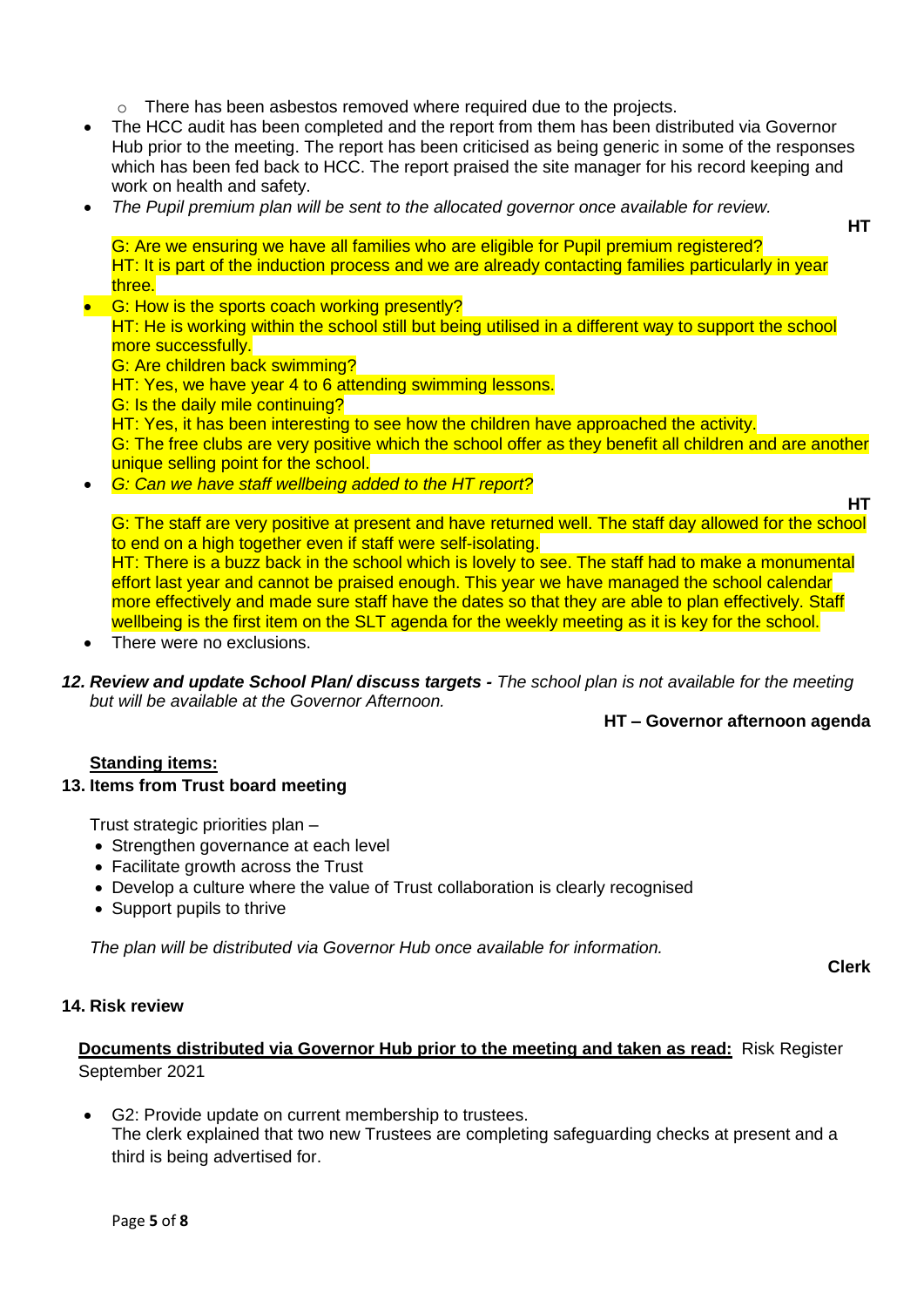- G2: Succession planning to be considered? Governors discussed succession planning but no one felt at present that they would be willing to stand as Chair in the future.
- G3: CPD Governor to be appointed Mike Dobner was appointed as CPD governor.
- *G3: Skills audit to be completed by all. The clerk will distribute the NGA skills audit via Governor Hub for completion and asked that all governors complete before half term.*

**Clerk/ All governors**

- F1: Review current pupil numbers discussed under HT report
- F1: Raise any local issues which may impact pupil numbers to the Trustees Afghan refugees coming into the area could be supported by the school.
- *F1: School Marketing plans to be reviewed Governors commented that the review should take place at the end of the summer term so that the Trust is prepared for the 1<sup>st</sup> September. Governors also asked the school ensure Facebook groups etc are utilised effectively. The HT and SBO will review the plan and report back.*

**HT and SBO**

- 02: Staff exit survey to be reviewed discussed under HT report
- Any other local risk which Trustees need to consider None

### **15. Safeguarding**

### **Documents distributed via Governor Hub prior to the meeting:** Termly report to governors

Governors had no further questions.

#### **16. Health and Safety**

### **Documents distributed via Governor Hub prior to the meeting:** H&S Audit

 *Set date for Autumn termly review – to take place on Tuesday 11th October 2021. Chair and HT to attend with the site manager*

#### **Chair/ HT**

- Independent audit from HCC there are no further actions for the governors to be aware of. Brian Phillipson was thanked for his work on the health and safety audit.
- Any H&S issues to discuss no further issues to discuss or report to Trustees.

#### **17. Policy tracker review and policies due**

**Documents distributed via Governor Hub prior to the meeting:** Home learning policy, Feedback and presentation policy

- Trust policies approved and available via Governor Hub policies folder
- Home Learning Governors were pleased with the format and asked that the SLT confirm the policy reflects the school's expectations for homework and parent's responsibilities. Governors felt it was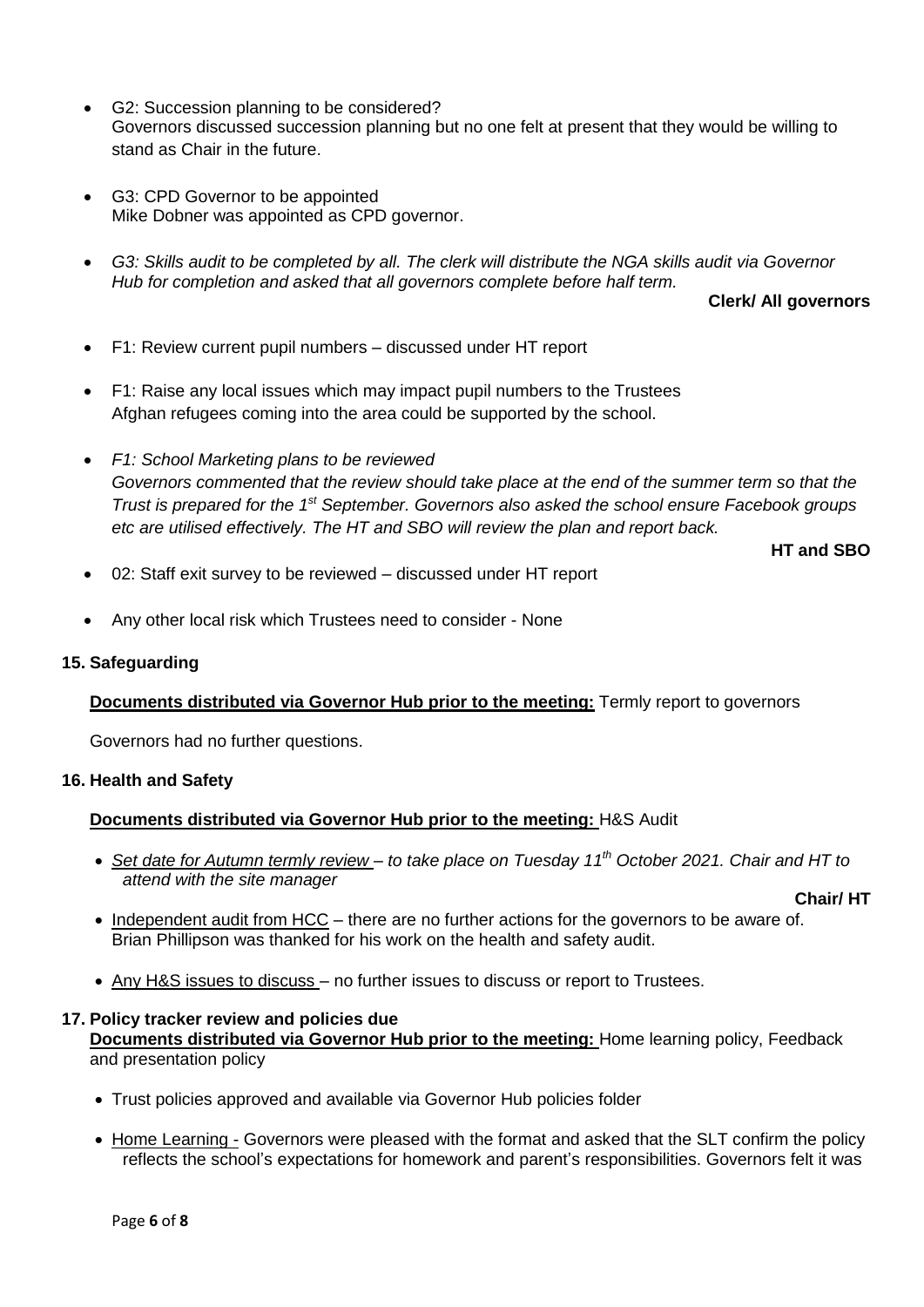appropriate for the school demographic. The policy is due to review in November so will be distributed in advance of the next meeting.

### **HT/ Clerk (Agenda)**

**HT**

Feedback and presentation – Governors approved the policy with no changes for use

### 18. **Training**

- Ideas/requests for future sessions governors were asked to make the clerk aware if they have any suggestions.
- *Governor induction – the clerk will arrange a session with new governors once their DBS checks have been completed. The SBO will make the clerk aware when the checks have been completed.* **SBO/Clerk**

# **19. Clerks update –** See supporting document

The Ofsted inspection framework changes were sent prior to the meeting via Governor Hub and governors discussed the impact on the school.

### **20. Any other business**

*Sheba Mensah is coming to the end of her term of office and was thanked for all her hard work for the school. The HT will contact Sheba to pass on the board's thanks.* 

### **21. Items to be sent to Trust/ LGCs**

Chair and vice chair nominations: *Mike Dobner, was elected Chair by governor for a term of a year. Denise Shaw, was elected Vice-chair by governor for a term of a year.* 

Risk register comments/ recommendations:

Health and safety concerns: None

Policies approved: Feedback and presentation – approved Home learning – to be reviewed at the November meeting.

Training recommendations: None

### **22. Future Dates:**

#### **Governor Afternoon -** *Monday 8th November 2021 at 11.45am at the school*

| Date            | <b>Start</b> | <b>Meeting</b>                   |
|-----------------|--------------|----------------------------------|
| Wed 15 Sep 2021 | 19:00        | <b>Local Governing Committee</b> |
| Wed 10 Nov 2021 | 19:00        | Local Governing Committee        |
| Thu 9 Dec 2021  | 19:00        | AGM                              |